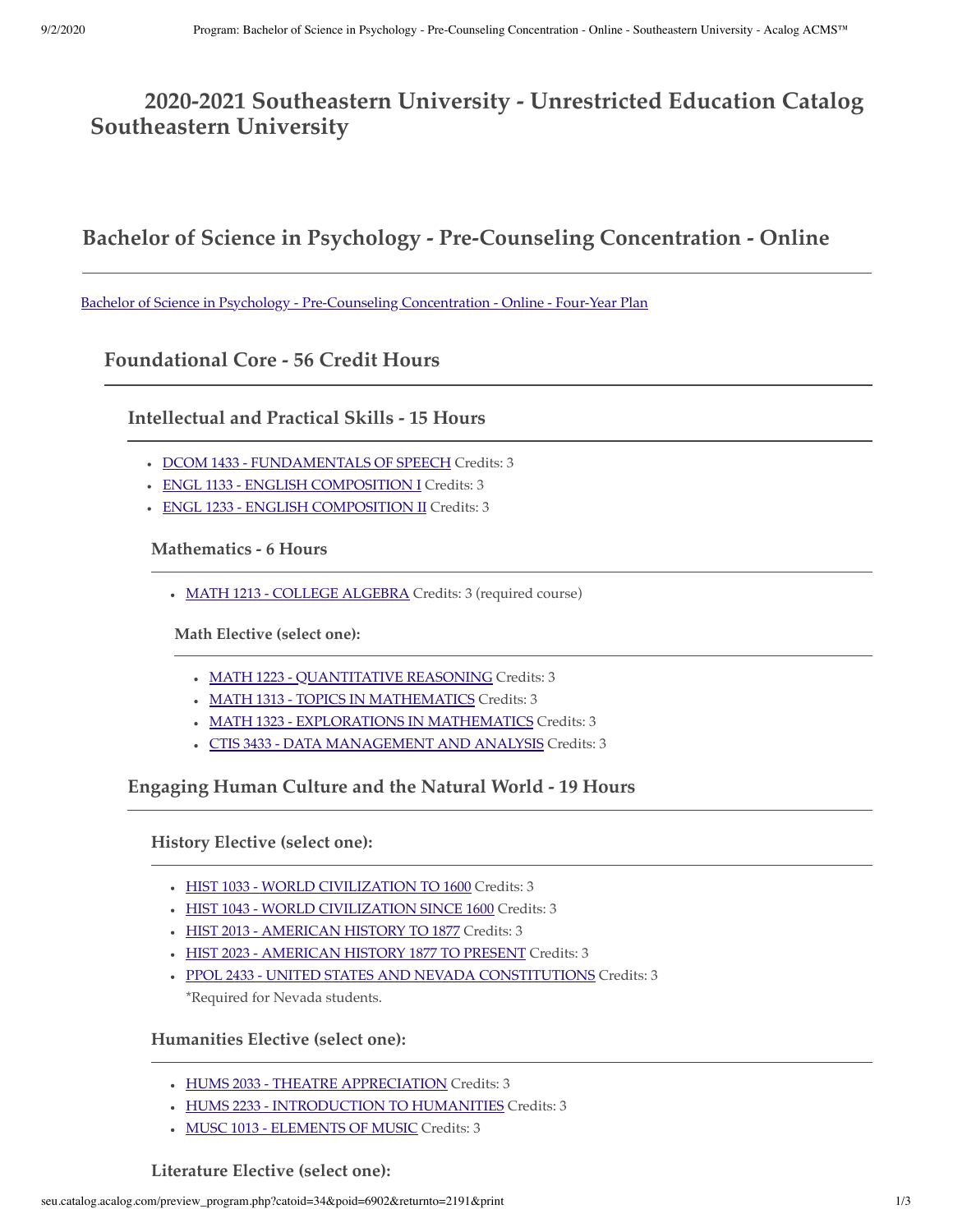ENGL 2133 - WI: INTRODUCTION TO LITERATURE Credits: 3

#### **Behavioral Science Elective (select one):**

PSYC 1133 - INTRODUCTION TO PSYCHOLOGY Credits: 3

#### **Social Science Elective (select one):**

· PSYC 2233 - MARRIAGE AND FAMILY Credits: 3

**Natural Science Elective (select one):**

BIOL 1334 - ESSENTIALS OF HUMAN ANATOMY & PHYSIOLOGY LECTURE/LAB Credits: 4

**Spiritual Formation - 13 Hours**

- CORE 1001 COLLEGE AND CHRISTIAN CALLING Credits: 1
- BIOT 1433 OLD TESTAMENT INTERPRETATION Credits: 3
- BINT 1533 NEW TESTAMENT INTERPRETATION Credits: 3
- THEO 2123 CHRISTIAN THOUGHT AND PRACTICE Credits: 3
- PSYC 3433 INTEGRATION SEMINAR PSYCHOLOGY AND THEOLOGY Credits: 3

**Christian Responsibility - 9 Hours**

- CORE 1503 PERSONAL STEWARDSHIP Credits: 3
- CORE 2013 HUMAN DIVERSITY AND CHRISTIAN COMMUNITY Credits: 3
- THEO 3123 INTRODUCTION TO ETHICS Credits: 3

**Psychology - Major Core - 48 Credit Hours**

- PSYC 2003 WRITING & CAREERS IN PSYCHOLOGY Credits: 3
- · PSYC 2013 RESEARCH METHODS IN PSYCHOLOGY Credits: 3
- PSYC 2023 STATISTICAL METHODS IN PSYCHOLOGY Credits: 3
- PSYC 2133 THEORIES OF PERSONALITY Credits: 3
- PSYC 2333 DEVELOPMENTAL PSYCHOLOGY Credits: 3
- PSYC 3003 ABNORMAL PSYCHOLOGY Credits: 3
- · PSYC 3023 CULTURAL PSYCHOLOGY Credits: 3
- PSYC 3633 PROFESSIONAL/ETHICAL/LEGAL ISSUES Credits: 3
- PSYC 3733 SOCIAL PSYCHOLOGY Credits: 3
- · PSYC 4033 PHYSIOLOGICAL PSYCHOLOGY Credits: 3
- PSYC 4083 LEARNING & COGNITION Credits: 3
- · PSYC 4093 PSYCHOLOGY CAPSTONE SENIOR SEMINAR Credits: 3

## **Psychology Electives - 12 Credit Hours**

- PSYC 3053 PSYCHOLOGY PRACTICUM Credits: 3
- · PSYC 3533 INTRODUCTION TO COUNSELING Credits: 3
- PSYC 4043 DIAGNOSIS, ASSESSMENT & CASE MANAGEMENT Credits: 3

**Psychology Major Elective (select one):**